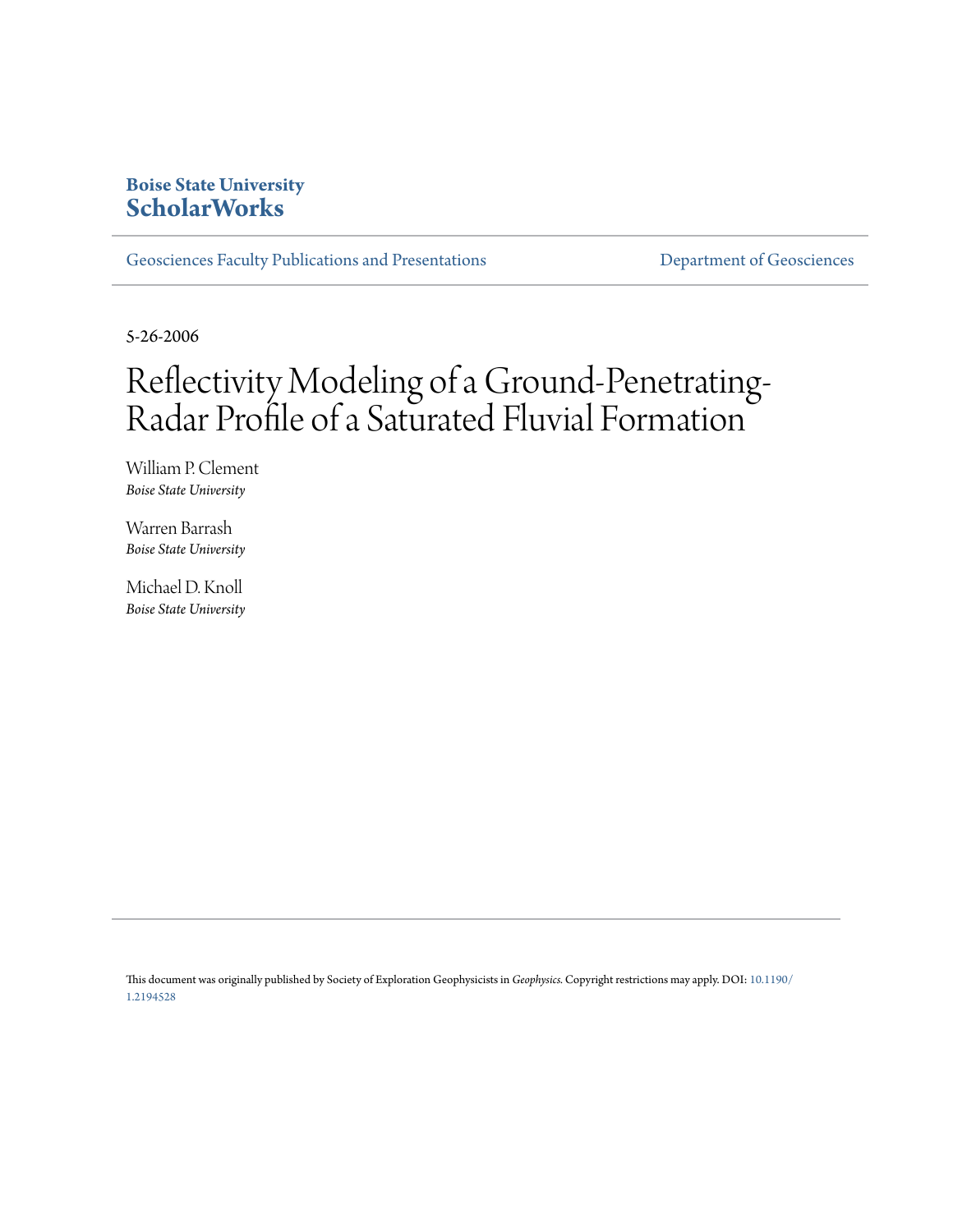# **Reflectivity modeling of a ground-penetrating-radar profile of a saturated fluvial formation**

William P. Clement<sup>1</sup>, Warren Barrash<sup>1</sup>, and Michael D. Knoll<sup>1</sup>

## **ABSTRACT**

Major horizons in radar reflection profiles may correlate with contacts between stratigraphic units or with structural breaks such as fault surfaces. Minor reflections may be caused by clutter or, in some cases, may indicate material properties or structure within stratigraphic units. In this study, we examine the physical basis for major and minor reflections observed in a shallow, unconfined, fluvial aquifer near Boise, Idaho, U. S. A. We compare a 2D profile from a surface ground-penetrating-radar reflection transect with the 1D modeled reflection profiles at three wells adjacent to the surface-reflection profile. The 1D models are based on dielectric constant and electrical conductivity values from borehole logs and vertical radar profile data. Reflections at the water table/capillary fringe, at the base of a sand-filled channel, and at the base of two sand-rich lenses in a cobble-dominated unit are recognizable in the surfacereflection profile and in all 1D reflectivity models. Less prominent reflections in stratigraphic units occur in both the surface-profile model and the reflectivity model. Although such minor reflections are not correlated easily, general similarities in their presence and location indicate that sometimes the reflections may be useful for recognizing internal facies structure or character.

# **INTRODUCTION**

Surface-radar reflection profiling is used widely to image shallow subsurface stratigraphy and structure on the basis of the presence of significant reflectors (Beres and Haeni, 1991; Huggenberger, 1993; Beres et al., 1999; Tronicke et al., 2002). Such reflectors occur at contrasts in electromagnetic properties, but questions remain about the nature of the distribution of physical properties within the subsurface. Without precise velocity and depth information, we cannot determine the thickness of the reflecting packages. Also, we do not fully understand the nature of the contrast, especially at the water table. Does the reflection indicate an abrupt boundary, or is the boundary gradational, like a capillary fringe? Furthermore, the data contain many events and less prominent reflection patterns between major reflectors. Are those events noise, systematic indicators of different facies, or perhaps the result of out-of-plane scattering?

Several studies have combined physical-property measurements with ground-penetrating radar (GPR) to help geoscientists understand the internal structure of the subsurface. Kohler et al. (2003) used GPR to understand the structure of the snowpack or firn of the Svalbard glacier in Norway. They measured the electromagnetic (EM) properties every 2.5 mm of a firn core taken near the GPR line, using a 4-cm wide electrode. Using a convolutional model, they developed a reflectivity series to compare with their GPR data. Hempel et al. (2000) matched GPR reflections in the Greenland ice sheet to fine-scale (1-mm) measurements of the electrical conductivity from an ice core near the GPR profile. For their comparison, they used common-depth-point (CDP) profiles to determine the velocity layering in the glacier.

In a subsurface reservoir-analog experiment, Szerbiak et al. (2001) measured dielectric permittivity, electrical conductivity, and fluid permeability from outcrops and cores of the Ferron Sandstone in east-central Utah. They developed models that used finitedifference simulation to generate synthetic, zero-offset traces. Then they compared those synthetic traces with their GPR data. Arcone et al. (1998) computed dielectric permittivity from reflection-event time delays, and they fitted curves to diffractions and refractions to get interval velocities of events in GPR data. They used the velocity information to map the thickness of the permafrost and the depth to the water table and to bedrock. They used boreholes at the site to check their depth estimates.

Van Dam and Schlager (2002) used time-domain reflectivity (TDR) to measure the velocity profile at the face of a cliff, and they used that velocity to compare with surface GPR acquired near the cliff edge. They converted the TDR-derived velocities to dielectric

Manuscript received by the Editor January 14, 2004; revised manuscript received July 13, 2005; published online May 24, 2006.<br><sup>1</sup>Center for Geophysical Investigation of the Shallow Subsurface, Boise State University, 1910 billc@cgiss.boisestat.edu; wb@cgiss.boisestate.edu; mknoll@cgiss.boisestate.edu.

<sup>© 2006</sup> Society of Exploration Geophysicists. All rights reserved.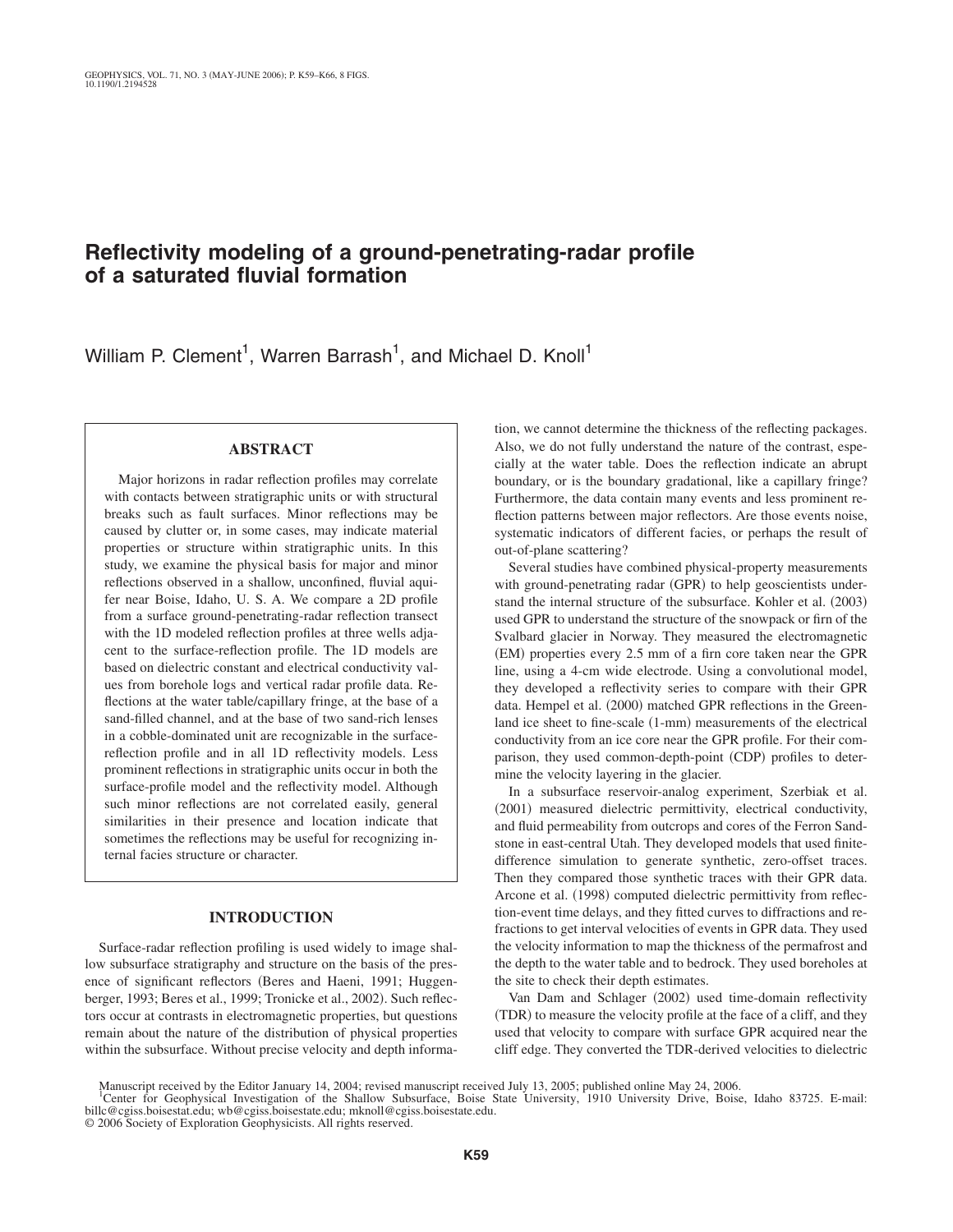permittivity values, which they then used in a model to generate synthetic traces to compare with GPR profiles acquired along the top of the basalt. To better understand radar reflections in the vadose zone, van Dam et al. (2003) developed synthetic GPR traces using TDR probes and grain-size analysis of thin sections. However, the scale of those measurements was too small to compare with the actual surface GPR reflection profiles collected at the site.

The studies mentioned above used laboratory techniques or indirect methods to measure the EM properties of the materials in the subsurface sampled by GPR. We hypothesize that in situ measurements of the EM physical properties in the subsurface can be used to accurately model the GPR-reflection response of that material. If the physical factors affecting the generation of reflections were better understood and a method existed to calibrate reflection profiles independently, more quantitative information may be available in surface-reflection profiles, or the accuracy of reflection-profile images may improve, or both.

In our study, we developed synthetic traces by using geophysical logs and vertical radar profiles (VRP) from wells at the site, and we related those traces to the reflection character observed in a surface profile conducted between the wells. Thus, we linked the in situ, measured distribution of changes in physical properties to reflections recorded in a surface GPR profile. Our method used borehole logs and VRPs to sample a larger volume of the subsurface than laboratory tests on selected cores can sample. Because our goal is to match surface reflections to synthetic traces derived from wells, we acquired a 20-m-long surface profile that extended slightly beyond the two outer wells. We also acquired the surface data with 200-MHz antennas to better match the frequency of the 250-MHz borehole antennas.

We used the borehole data to estimate the input parameters needed to forward model synthetic radar reflections in one dimen-



Figure 1. Location of the Boise Hydrogeophysical Research Site. The inset shows the geometry of the well field at the BHRS. The reflection survey profile is between wells B2, B4, and C4.

sion. We compared those synthetic traces with observed reflection profiles at locations adjacent to the boreholes. The VRPs and core data provide partial calibration with respect to changes in velocity or stratigraphy, depending on the nature and dimension of the geologic materials and their properties.

The data for this study came from the Boise Hydrogeophysical Research Site (BHRS) (Barrash and Knoll, 1998). At that site, the distribution of properties and structures in a coarse, high-energy fluvial deposit provides a variety of radar-reflection-imaging targets with subsurface control from cores, wireline logs, and VRPs at wells.

#### **HYDROGEOLOGIC SETTING**

Our study was located at the BHRS, a research wellfield developed within a gravel bar adjacent to the Boise River (Figure 1). The gravel bar contains unconsolidated coarse (cobble and sand) sediments deposited in a braided-stream environment (Barrash et al., 1999; Clement et al., 1999). Data from porosity logs and core (Barrash and Clemo, 2002; Barrash and Reboulet, 2004) indicate that the coarse fluvial deposits are  $\sim$  18 m thick and can be subdivided into five stratigraphic units (Figure 2). The water table is shallow, and its depth generally ranges seasonally from  $\sim$  1 m to 3 m below the land surface. We estimate that the capillary fringe above the water table is 0.05 to 0.15 m thick Lohman, 1972; Dullien, 1979; Holtz and Kovacs, 1981). This thickness estimate is based on the grain-size distribution and the porosity of the sand in Unit 5 and on the sand-to-fine-gravel material filling the interstices between framework cobbles in Unit 4 (Reboulet, 2003; Hughes, 2005). We expect that the water saturation rapidly decreases above the capillary fringe for these sediments in Boise's desert environment (e.g., Bear, 1972).

Along our transect, which crosses the central area of the BHRS (Figure 1), we defined a stratigraphy that is based on the porosity logs and is supported by grain-size analysis (Figure 2). A sandfilled channel (Unit 5) occurs at the top of the saturated section. The channel thickens toward the Boise River to the southwest and pinches out between wells B4 and B2 at the center of the well field (Figures 1 and 2). Units 1 and 3 consist of low-porosity (an average porosity of 0.17-0.18) cobble-dominated units with no relatively sand-rich lenses. Cobble-size framework grains also dominate Units 2 and 4, but these units have higher porosity (an average porosity of 0.23-0.24), more variable porosity, and some sand-rich lenses. In addition, strong porosity contrasts occur in Unit 4, at the boundaries of local lenses (e.g., at 5.5 m in well B2 and at 5 m in well C4) that have varying proportions of framework cobbles and matrix sand (Reboulet and Barrash, 2003). Previously recorded strong reflections in surface radar (Peretti et al., 1999) and borehole (Clement et al., 2001) radar and in borehole seismic profiles (Liberty et al., 1999) have been interpreted to occur at some unit boundaries and locally within some units, especially Unit 4.

#### **GPR METHODS**

We used a pulseEkko 100 with 200-MHz antennas, a 400-V transmitter, and an 0.8-ns sample interval. The antenna separation was 0.5 m, and the data were collected at 0.1-m intervals. The transect was  $\sim$  20 m long (Figure 3). Each trace represents a stack of 64 traces to enhance the signal-to-noise ratio. Processing of the reflection data consisted of (1) removing the low-frequency bias,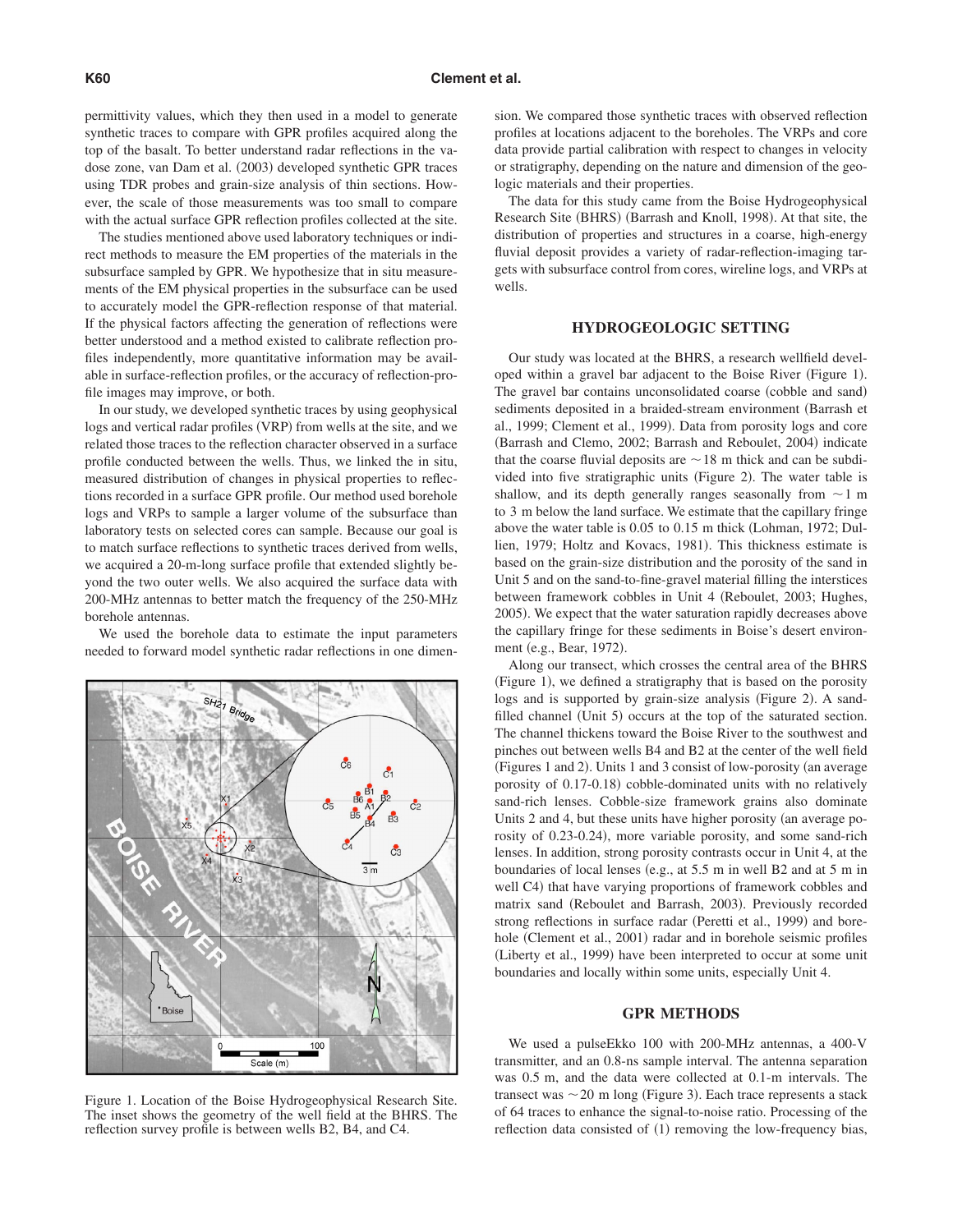$(2)$  filtering the data between 20 and 200 MHz to remove noise,  $(3)$ migrating the data using a three-layer simplification of the velocities from the 1D velocity analysis discussed in the next section, (4) enhancing later-arriving reflections with a 25-ns automatic gain control (AGC) window, and (5) normalizing each trace by its maximum amplitude.

#### **REFLECTION SURVEY**

We interpret strong, coherent reflections in the surface GPR reflection data (Figure 3) to represent bounding surfaces between different sediment packages (i.e., stratigraphic units or lenses within units). Between those bounding surfaces, weaker, discontinuous reflections are visible and likely indicate internal bedding structures in some locations. We estimate that the depth at which coherent reflections disappear is  $\sim$  6 m ( $\sim$  130 ns).

In detail, the strong arrival at  $\sim$  12 ns two-way traveltime (TWTT) across the profile is the directly coupled airwave (A in Figures 3a and 3b). Below the airwave, weaker, less continuous reflections occur between 25 and 40 ns. A reflection or set of com-



Figure 2. (a) Neutron-derived porosity logs and (b) grain-size distribution from the BHRS. The porosity character and grain-size analysis of the cores define the units. Unit 5 is a sand-filled channel. Units 1 and 3 are cobble-dominated units with similar low porosities and no relatively sand-rich lenses. Units 2 and 4 are cobble-dominated units with higher and more variable porosities than units 1 and 3 have, and with some relatively sand-rich lenses. The porosity scale in (a) is in percent (dimensionless). The scale in (b) is as follows: 0 indicates no recovery;  $1 =$  sand;  $2 =$  cobbles floating in sand;  $3 = binodal$  distribution of cobbles and sands; and 4 = cobble framework with sand matrix. The GPR energy in Figures 3 and 7 penetrates to a depth of about 6 m. The solid line at about 2.5 m marks the depth of the water table at the time of the GPR acquisition, not at the time of the neutron log acquisition.

plex reflections (B) coinciding with the water table and/or capillary fringe occurs at  $\sim$  25 ns and is most coherent between 12 and 19.5 m on the profile's distance scale. A strong reflection  $(G)$  is the basal bounding surface of the sand-filled channel Unit 5 in Figures 2 and 3c), which can be traced from  $\sim$  95 ns at 19.5 m in the southwest to  $\sim$  70 ns at 7 m near B4. The reflection character below this bounding surface contains complicated events, thereby indicating a complex reflecting interface. These events may signify some small migration artifacts or out-of-plane reflections. The sediments at the BHRS contain some large cobbles, so out-of-plane reflections and a complicated reflection character are expected.



Figure 3. (a) A migrated surface-reflection profile using 200-MHz antennae. Letters A through H are the events discussed in the text. The wells are labeled along the top. (b) The same plot as 3a, but annotated here to show more clearly the events discussed in the text. Circles mark the expected time of the water table measured in the wells. Squares mark the expected time for the contact between Units 5 and 4 from Figure 2. TWTT refers to two-way traveltime. (c) Geologic interpretation coinciding with the GPR reflection profile based on the well logs and recovered cores.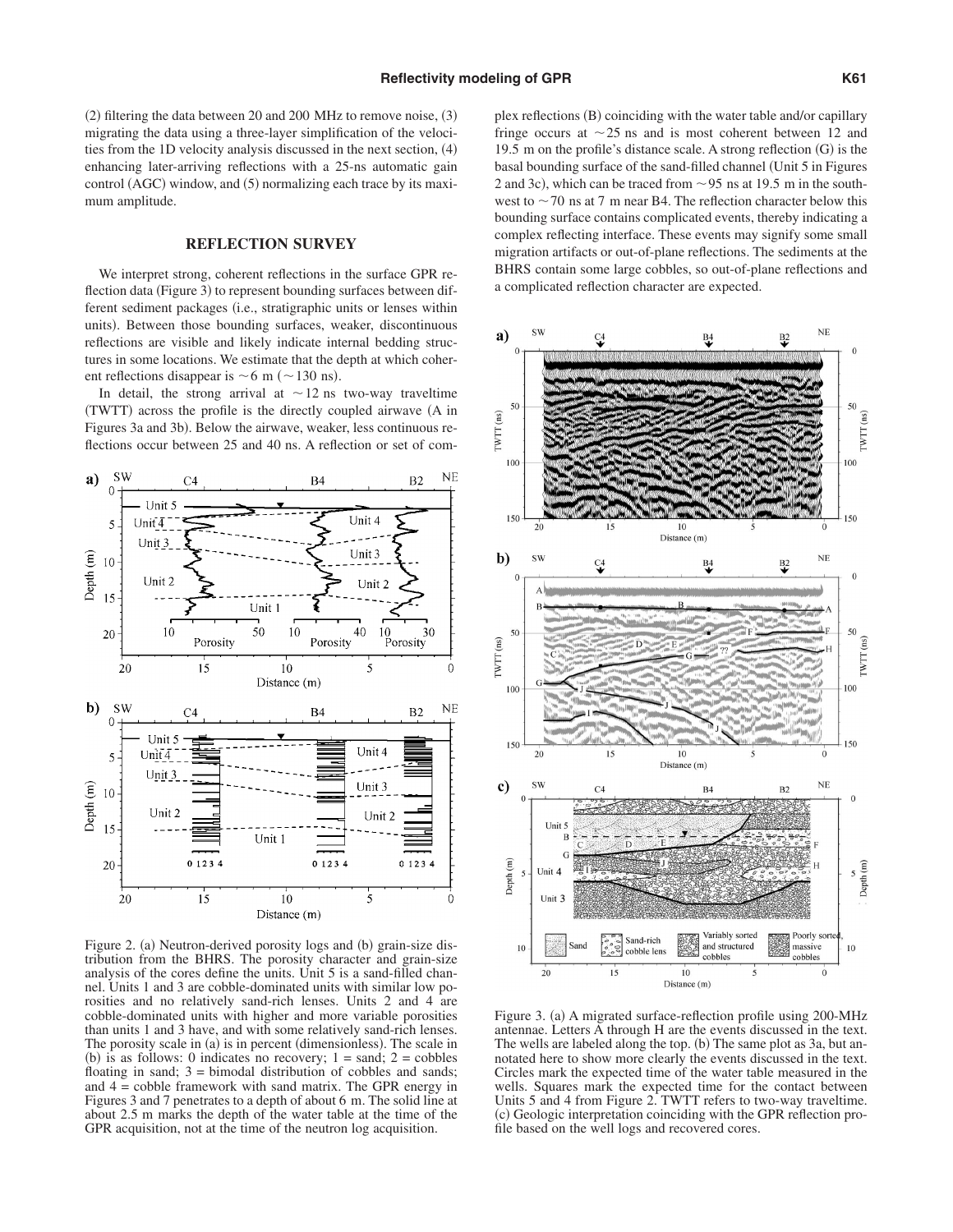Another strong reflection (H) crosses the section from  $\sim$  60 ns at 0 m in the northeast, to  $\sim$  60 ns at 6.5 m in the lateral position. This reflection coincides with the top of the higher-porosity lens in Unit 4 at 3.5-m depth in well B2 (Figures 2 and 3c). It appears to be continuous southwestward to B4, where it ends or is truncated by the sand-filled channel. Reflection F, at  $\sim$  50 ns from 0 to 5 m, is close to the water table. This reflection may be from the water table, although the water table occurs at about 30 ns at well B2. Alternatively, reflection F may return from the lower surface of the relatively sand-rich lens between  $\sim$  2.5-and 3.5-m depth in well B2. A reflection (J) branches from reflection G at about 95 ns and 18 m and continues to 150 ns near 6 m. This reflection probably returns from the top of a coarser lens in Unit 4. Finally, a reflection (I) extends from 125 ns at the southwest end of the profile to 150 ns at 12 m. The boundary between two lenses at about 5-m depth is the probable source for this reflection.

Sets of parallel dipping reflections (Figure 3) are interpreted to be cross-bedding (Unit 5) in the sand-filled channel [similar events are seen in Beres and Haeni (1991) and in Huggenberger (1993)]. They occur to the southwest of C4 (reflection C between 30 and 50 ns) and below and to the southwest of B4 (reflection E at  $\sim$  50 ns). Reflection D occurs between cross-bedding reflections at C and E and may be a related feature with a different orientation. Other less continuous reflections occur below the sand-filled channel.

#### **REFLECTIVITY ANALYSIS**

We used vertical radar profiles (VRPs) and borehole logs from wells to derive profiles of dielectric permittivity  $\varepsilon$  and conductivity -. We used these parameters to compute the complex impedance *Z*



Figure 4. (a)VRP; (b) velocity (solid line) and conductivity (dashed line) models; (c) dielectric constant (solid line) and conductivity (dashed line) models; (d) reflection coefficients; and (e) synthetic radar traces for well C4. In plots (a) and (b), the vertical axis is depth in meters; in (c) through (e), the vertical axis is two-way traveltime in nanoseconds.

of a layer

$$
Z\text{ (ohms)} = \sqrt{\frac{\mu}{\varepsilon}} \left( 1 + \frac{\sigma}{i\omega\varepsilon} \right)^{-1/2},\tag{1}
$$

where  $\mu$  is the magnetic permeability (in H/m),  $\varepsilon$  is the dielectric permittivity (in F/m),  $\sigma$  is the electrical conductivity (in S/m), and *i* is  $\sqrt{-1}$ . Then, the reflectivity of a particular interface is

$$
R = \frac{Z_2 - Z_1}{Z_2 + Z_1},
$$
 (2)

where subscript 1 refers to the overlying layer and subscript 2 refers to the lower of two layers. Reflections are most sensitive to changes in dielectric permittivity because of the small range in electrical conductivity and the assumed uniform value for magnetic permeability for these sediments. Often, the dielectric permittivity is represented by the real part of the relative permittivity or the dielectric constant

$$
\varepsilon_{\rm r} = \frac{\varepsilon}{\varepsilon_0},\tag{3}
$$

where  $\varepsilon_0$  is the dielectric permittivity in a vacuum (8.854)  $\times$  10<sup>-12</sup> F/m). The relative magnetic permeability is

$$
\mu_{\rm r} = \frac{\mu}{\mu_0},\tag{4}
$$

where  $\mu_0$  is the magnetic permittivity in a vacuum (1.257)  $× 10^{-6}$  H/m).

#### **VRP surveys**

Vertical radar profiles (VRPs), like vertical seismic profiles (VSPs), are used to measure one-way traveltime. In this method, a source is placed at the surface and a receiver is placed downhole. We used the Mala RAMAC system with 250- MHz antennas. We placed the transmitter antenna on the surface with the antenna horizontally polarized in a radial direction. The center point of the antenna was 1.34 m from the well. The receiver antenna was vertically polarized and lowered in the borehole in 0.1-m intervals.

In general, the first-arrival events define three linear trends (Figures 4–6). In the C4 VRP (Figure 4a), the first trend extends to  $\sim$  2.25 m below the surface. This trend has a fast apparent velocity of  $\sim$  0.17 m/ns and probably is a refraction of the airwave along the surface (Tronicke and Knoll, 2005). Below 2.25 m, the velocity is nearly 0.07-m/ns to  $\sim$  3.8-m depth, where the velocity increases to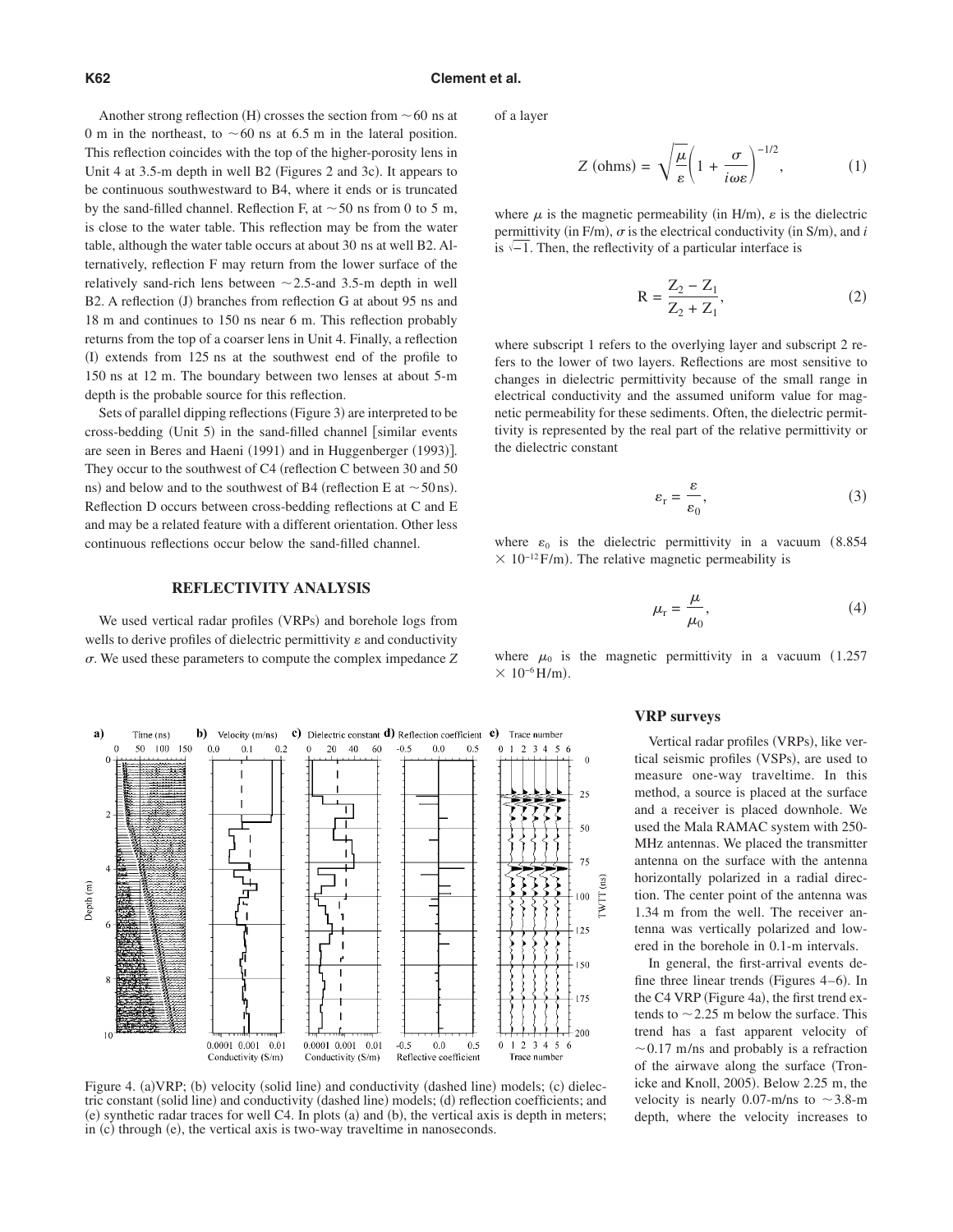$\sim$  0.09 m/ns. To the first order, these velocities define a three-layer model for the uppermost 10 m.

To provide a more detailed velocity profile, we used VRP firstarrival traveltimes to compute a 1D velocity profile at wells C4, B4, and B2 (Figures 4b, 5b, and 6b). We inverted the traveltimes for layer velocities using a weighted, smoothed, least-squares inversion method (Lizarralde and Swift, 1999). The inversion solves for velocities in constant, 0.25-m-thick layers. Below  $\sim$  1.7 m, the velocities from the multilayered inversion show a large-scale velocity structure similar to the three-layer model calculated from linear fitting of the traveltimes (Figures 4b, 5b, and 6b). In the up-

permost 1.7 m, the model underestimates the measured velocity, probably because of the straight-ray assumption in the forward model. The inversion assumes that the energy propagates along straight raypaths between the transmitter and the receiver. In the near surface, the first arrivals mostly propagate along strongly curved raypaths, so that straight lines poorly approximate the true travel path. Below the water table  $(2.25 \text{ m in Figure 4b})$ , the inverted velocities indicate a low-velocity zone to 4-m depth, and then they alternate between higher and lower values. Below  $\sim$  6 m, the velocity varies less and averages  $\sim$  0.09 m/ns.

#### **Input to 1D reflectivity models**

Input to 1D reflectivity models at wells C4, B4, and B2 consisted of values for dielectric constant, electrical conductivity, and relative magnetic permeability assigned to 250-m-thick layers, similar to the layering in the VRP inversion (Figures 4–6). The neutron (porosity) logging and capacitive resistivity tools do not collect useful data above the water table, so we estimated the physical properties in the upper  $\sim$  2.5 m. We estimated a dielectric constant of  $3.0$   $(0.17 \text{ m/ns})$  and a conductivity of 0.55 mS/m for the extremely dry vadose zone. This low estimate of the dielectric constant is based on the desert environment, the low moisture content in the coarse unconsolidated sediments, and the quartz-rich sediment clasts derived from the largely granitic terrain of the Boise River drainage above the BHRS (Mitchell and Bennett, 1979; Barrash et al., 1997).

Below the water table, measurements of physical properties provided the values for the model. For the input reflectivity model, we derived the dielectric constants from the multilayered VRP inverted velocity profiles using  $\sqrt{k} = c/v$ , where *c* is 0.3 m/ns, the velocity of EM waves in air. The dielectric constant values range between 3 and 51. We derived the conductivity values from capacitive resistivity well logs taken at the site (Mwenifumbo and Knoll, 2004). The conductivity values are low and have a narrow range (0.55–1.13mS/m) in coarse, clean, quartzo-feldspathic sediments, with a low concentration of total dissolved solids in the aquifer water (Barrash et al., 1997; Hausrath et al., 2002). We gave the relative magnetic permeability a constant value of 1 for the entire model because most of the sediments at the site consist primarily of nonmagnetic granitic material, with relatively few basalt cobbles.

The profiles of reflectivity coefficients show strong, negative reflection coefficients near the water table (Figures 4d, 5d, and 6d)



Figure 5. (a) VRP; (b) velocity (solid line) and conductivity (dashed line) models; (c) dielectric constant (solid line) and conductivity (dashed line) models; (d) reflection coefficients; and (e) synthetic radar traces for well B4. The axes are labeled as in Figure 4.



Figure 6. (a) VRP; (b) velocity (solid line) and conductivity (dashed line) models; (c) dielectric constant (solid line) and conductivity (dashed line) models; (d) reflection coefficients; and (e) synthetic radar traces for well B2. The axes are labeled as in Figure 4.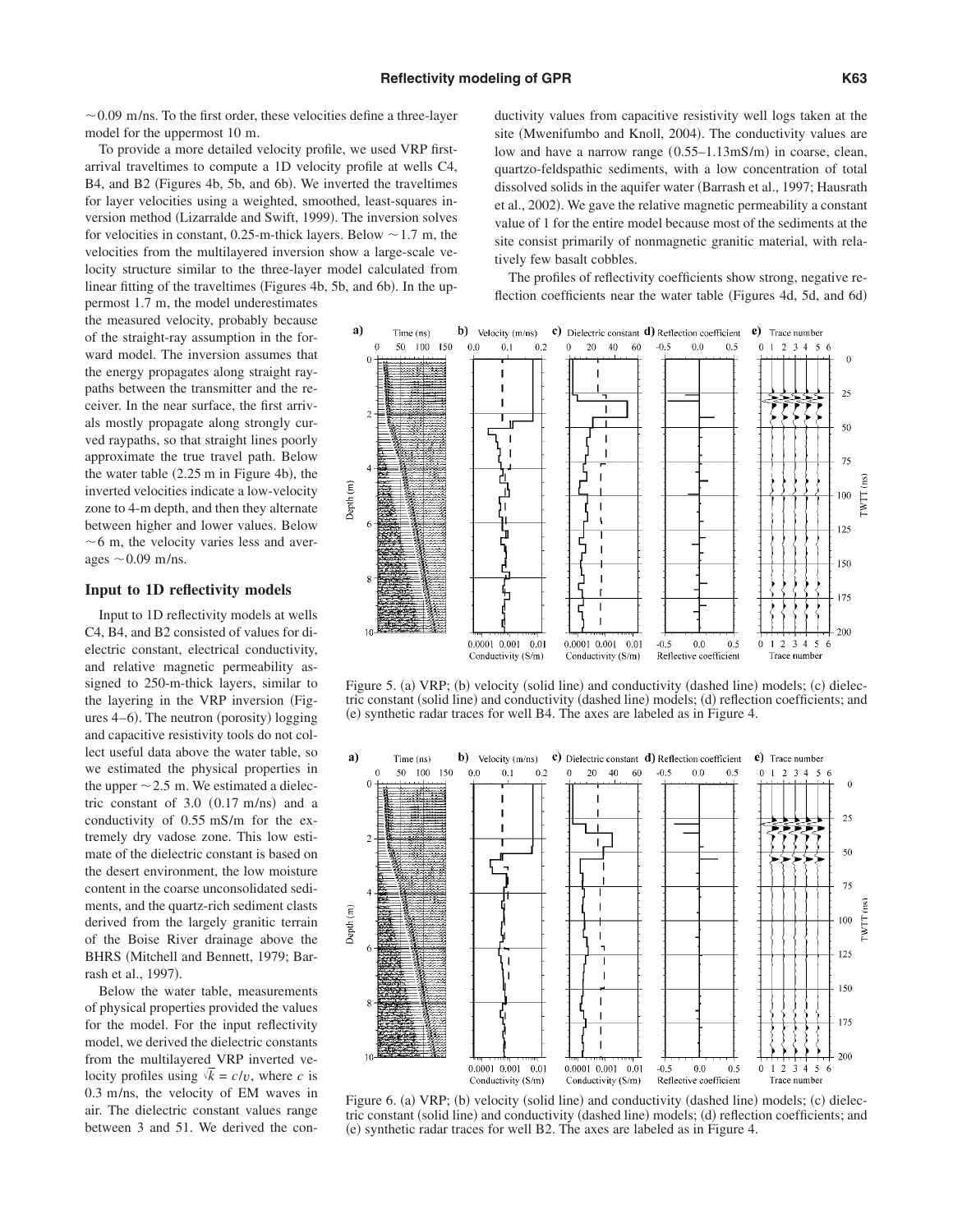because of the decrease in velocity in water-saturated sediments. The profiles for wells C4 (Figure 4d) and B2 (Figure 6d) have a large, positive reflection coefficient at 80 and 60 ns, respectively, marking the base of the low-velocity (middle) layer of the threelayer radar velocity stratigraphy seen in VRPs (Figures 4a, 5a, and 6a). This low-velocity layer is present in well B4 (Figure 5b) also, but the reflection coefficient in B4 is smaller than those in C4 and B2 because the impedance contrast is not as large. The low-velocity layer in B4 has a more gradual velocity increase from top to bottom instead of the distinct boundary at the bottom that we see in the other two profiles.

For comparison with the surface GPR reflection profile, we analyzed the reflectivity with a method that uses Maxwell's equations to synthesize 1D GPR responses as a function of depth. This synthesis includes reflections and multiples (Fuchs and Mueller, 1971; Cardimona, 2003, personal communication). The method uses the reflection coefficients of a layered medium to generate synthetic data. The reflection coefficients are computed assuming plane waves that are incident on laterally homogeneous layers (Mueller, 1985).

To generate the synthetic GPR traces (Figures 4e, 5e, and 6e), we used a 150-MHz, zero-phase Ricker wavelet to approximate the source wavelet because the frequency spectrum of the observed surface-reflection data peaks near 150 MHz. Such lowering of frequency compared with the manufacturer-specified antenna frequency is common, mainly because of ground loading of the antennas.

The synthetic traces from C4 show a strong, complicated reflection at the water table. The model for the water table/capillary fringe used in the reflectivity modeling consists of a velocity change over two layers, which creates a complicated interference pattern. Below the water table, another reflection (arriving  $\sim$  10 -20 ns later than the water table reflection) returns from a small velocity decrease within the low-velocity layer.

A strong reflection from the base of the low-velocity layer occurs in wells C4 and B2. We do not see an equivalent event in the B4 reflectivity profile because the velocity changes more gradually there, as noted above. This strong reflection occurs at  $\sim 60$  ns in B2 and at  $\sim$  82 ns in C4. Below this event, the synthetics consist of complicated, indistinct reflections resulting from interference between small contrasts in velocity and, possibly, multiples.

## **Comparison of the surface-reflection profile with 1D models**

We compare the synthetics derived from the VRPs with the surface-reflection profile by inserting three synthetic traces at each well location (Figure 7). These traces are from the reflectivity modeling at each well and are separated from the reflection data by a blank trace on each side. We include three traces to make the synthetic reflection character more apparent. We processed the data plotted in Figure 7, including the synthetic traces, with the same parameters that were used for the data presented in Figure 3.

In general, the reflectivity synthetics from the 1D models fit the surface-reflection data nicely, especially for major reflections and reflection sets in the upper 50–100 ns (Figures 3b and 7). Although some of the synthetic events do not align exactly with reflections in the surface data, the synthetic traces match the strongest, most continuous reflections in the surface-reflection data: B (in C4, B4, and B2); F (in B2); and G (in C4 and B4). Also, events in the synthetic traces at wells C4, B4, and B2 align with some of the less prominent or less continuous reflections. These events suggest that electrical impedance discontinuities generate reflections within the units (e.g., Asprion and Aigner, 1997; Beres et al., 1999; Huggenberger, 1993).

The strong reflection from  $\sim$ 95 ns at 19.5 m in the southwest to  $\sim$  70 ns at 7m near well B4 (G in Figure 3b) marks the base of a high-porosity, low-velocity wedge. Interestingly, the reflecting boundary for this event is only about 3.8 m below the ground surface. Although this high-porosity wedge appears as a dominant feature in the reflection section — about 50 ns TTWT at about  $19 \text{ m}$  — the wedge is really 1.3-m thick beneath well C4 (Figure 2a). The high-dielectric constants associated with this layer correspond to low velocities. The low velocity of this high-porosity wedge greatly expands the time section of

the relatively thin sedimentary feature.

In the vadose zone (above  $\sim$  25 ns), the synthetics should not be compared with the surface GPR reflection data. The vadose-zone reflectivity model shows little reflection character because of the limitations of the data used to develop the model.

At  $\sim$  25 ns, the synthetic water-table reflection coincides with a complicated band of reflections in the surface GPR data. The water-table reflection is more distinct in the synthetics than in the surface GPR data because the reflectivity modeling is based on a simplified, twolayer model of the water table/capillary fringe. In the subsurface, local variations in grain-size distribution would cause thickness changes in the capillary fringe or would alter the impedance contrast near the water table, thereby resulting in an indistinct water-table reflection. Figure



Figure 7. The migrated surface-reflection data of Figure 3 compared with the synthetic traces. Five traces have been removed and replaced by a synthetic trace repeated three times at each well location and separated from the surface data by a blank trace on each side. The labeling is the same as in Figure 3.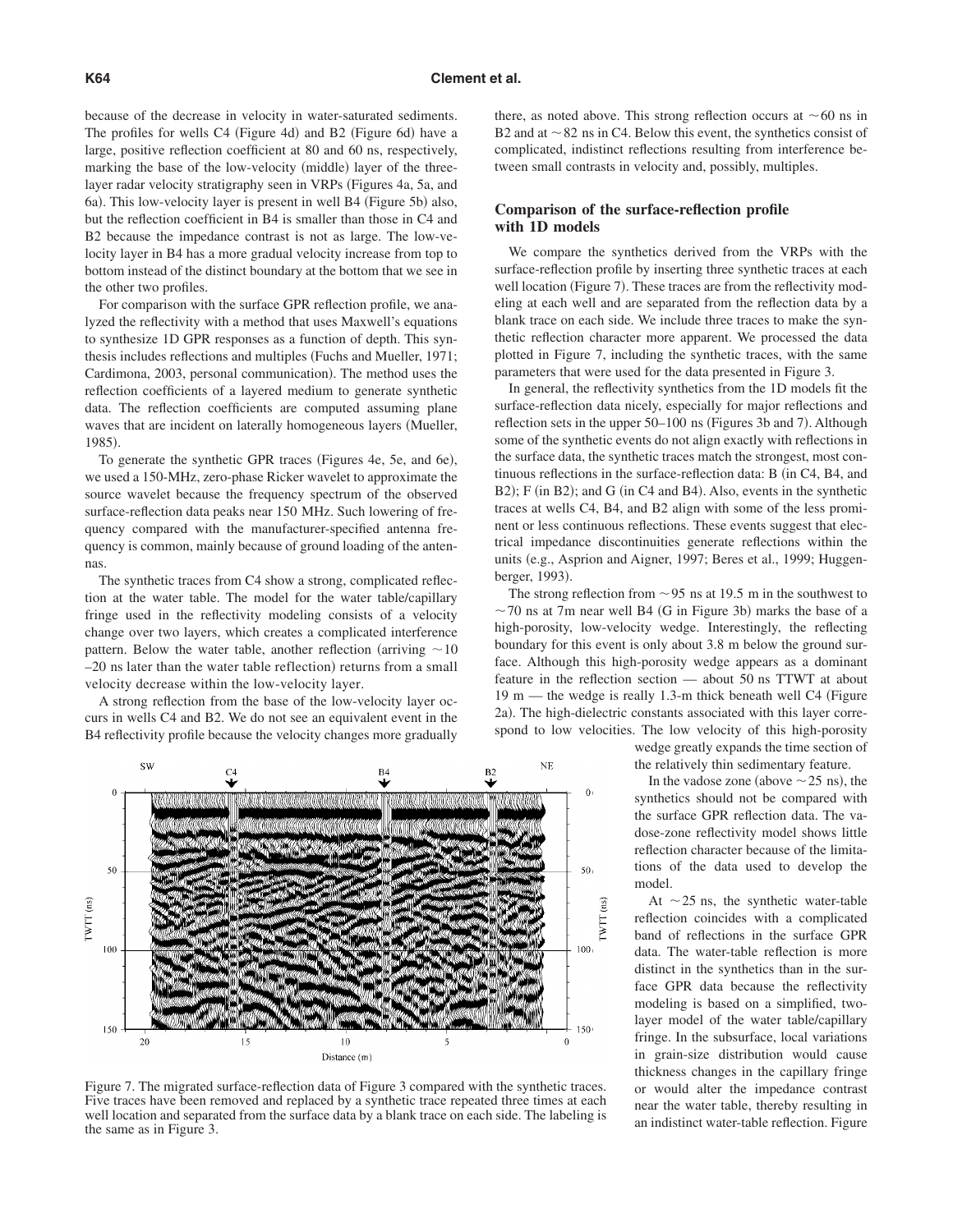



Figure 8. A synthetic trace  $(B)$  from Figure 5e and three traces  $(C,$ D, and E) from the reflection profile near well B4. Trace A is the zero-phase, 150-MHz Ricker wavelet used for the synthetic trace. The water-table/capillary-fringe reflection arrives at about 30 ns in the plot. The energy below 38 ns is from beneath the water table/ capillary fringe (see Figure 5). The Ricker wavelet has been shifted to 30 ns to facilitate its comparison with the other traces.

8 compares the water-table reflection from a synthetic trace with the corresponding reflection data near well B4. The reflected wavelet (about 27 ns) from the water table in the synthetic trace (trace B) shows a phase shift compared with the zero-phase Ricker wavelet (trace A). The synthetic wavelet is antisymmetric about an origin at 29 ns. The negative peak is about 1.5 times as large as the earlier positive peak. The wavelets associated with the water-table reflections (traces C, D, and E) are similar in waveform to those in the synthetic traces. The similarity among the synthetic wavelets and the reflection wavelets indicates that the reflecting boundary near the water table is not a simple two-layer velocity discontinuity. Instead, it is from a more complicated velocity change.

#### **SUMMARY AND CONCLUSIONS**

We used borehole data from a research field site to develop a 1D GPR reflectivity model from which to generate synthetic reflection profiles for comparison with a surface GPR reflection profile. That surface GPR reflection profile passes by the wells used in the reflectivity modeling. The signal penetrates to about 6 m  $($   $\sim$  130 ns). The 1D reflectivity modeling incorporates velocity estimates from VRPs. For the saturated zone, we used that distribution of velocity estimates to estimate the dielectric constant distribution. We used data from borehole geophysical logs to estimate the electrical conductivity for the saturated zone. We estimated all of the electrical parameters in the unsaturated zone. We generated the synthetic reflection traces from the reflectivity models with a 150-MHz, zero-phase, Ricker wavelet source. The reflections are most sensitive to changes in dielectric constant because of the small range in electrical conductivity and the assumed uniform value for magnetic permeability for these sediments.

The synthetic traces correlate well with the surface-reflection data. Reflections from the water table/capillary fringe, the base of a sand channel (Unit 5), and the base of two relatively sand-rich lenses in a cobble-dominated unit (Unit 4) are recognizable in the surface-reflection profile and in reflectivity models in respective wells. The strong correlation between the synthetic traces and the reflection data verifies that the GPR horizon's image changes in physical properties, such as porosity changes, in the subsurface. Thus, we can use surface-reflection profiles that have been calibrated at a few well locations to widely map important hydrostratigraphic features.

# **ACKNOWLEDGMENTS**

Inland Northwest Research Alliance grant BSU002 and the U. S. Army Research Office grant DAAH04-96-1-0318 supported this project. Cooperative arrangements with the Idaho Transportation Department, the U. S. Bureau of Reclamation, and Ada County allow development and use of the BHRS, and we gratefully acknowledge them. We acknowledge support of this research by Landmark Graphics Corporation via the Landmark University Grant Program. We thank Dr. Jonathan Mwenifumbo of the Borehole Geophysics and Petrophysics group at the Geological Survey of Canada for providing the capacitive borehole resistivity logs and Greg Oldenborger and Marc Buursink for helping collect the data. Contribution no. 0130 of the Center for Geophysical Investigation of the Shallow Subsurface at Boise State University.

#### **REFERENCES**

- Arcone, S. A., D. E. Lawson, A. J. Delaney, J. C. Strasser, and J. D. Stras- ser, 1998, Ground-penetrating radar reflection profiling of groundwater and bedrock in an area of discontinuous permafrost: Geophysics **63**, 1573–1584.
- Asprion, U., and T. Aigner, 1997, Aquifer architecture analysis using ground-penetrating radar: Triassic and Quaternary examples S. Germany): Environmental Geology, 31, 66–75.
- Barrash, W., and T. Clemo, 2002, Hierarchical geostatistics and multifacies systems: Boise Hydrogeophysical Research Site, Boise, Idaho: Water Resources Research, **38**, 1196, doi:10.1029/2002/WR001436.
- Barrash, W., T. Clemo, and M. D. Knoll, 1999, Boise Hydrogeophysical Research Site (BHRS): Objectives, design, initial geostatistical results: Proceedings of the Symposium of Applied Geophysics and Environmen-tal Engineering Problems, 389–398.
- Barrash, W., and M. D. Knoll, 1998, Design of research wellfield for calibrating geophysical methods against hydrologic parameter: Proceedings, Conference on Hazardous Waste Research, Snowbird, Utah, May 19–21, 1998, Great Plains/Rocky Mountains Hazardous Substance Research Center, Kansas State University, 296–318. Barrash, W., R. Morin, and D. M. Gallegos, 1997, Lithologic, hydrologic
- and petrophysical characterization of a coarse-grained, unconsolidated aquifer, Capital Station site, Boise, Idaho: 32nd Symposium on Engineering Geology and Geotechnical Engineering, March 26–28, Boise, Idaho, 307–323.
- Barrash, W., and E. C. Reboulet, 2004, Significance of porosity for stratigraphy and textural composition in subsurface coarse fluvial deposits, Boise Hydrogeophysical Research Site: Geological Society of America Bulletin, **116**, doi:10.1130/B25370.1.
- Bear, J., 1972, Dynamics of fluids in porous media: Dover Publications.
- Beres, M., and F. P. Haeni, 1991, Application of ground-penetrating-radar methods in hydrogeologic studies: Ground Water, **29**, 375–386.
- Beres, M., P. Huggenberger, A. G. Green, and H. Horstmeyer, 1999, Using two- and three-dimensional georadar methods to characterize glaciofluvial architecture: Sedimentary Geology, **129**, 1–24.
- Clement, W. P., M. D. Knoll, L. M. Liberty, P. R. Donaldson, P. Michaels, W. Barrash, and J. R. Pelton, 1999, Geophysical surveys across the Boise Hydrogeophysical Research Site to determine geophysical parameters of a shallow, alluvial aquifer: Proceedings of the Symposium of Applied Geophysics and Environmental Engineering Problems, 399–408.
- Clement, W. P., L. M. Liberty, and W. Barrash, 2001, Using cross-hole GPR reflections to improve tomographic imaging and hydrogeologic in-